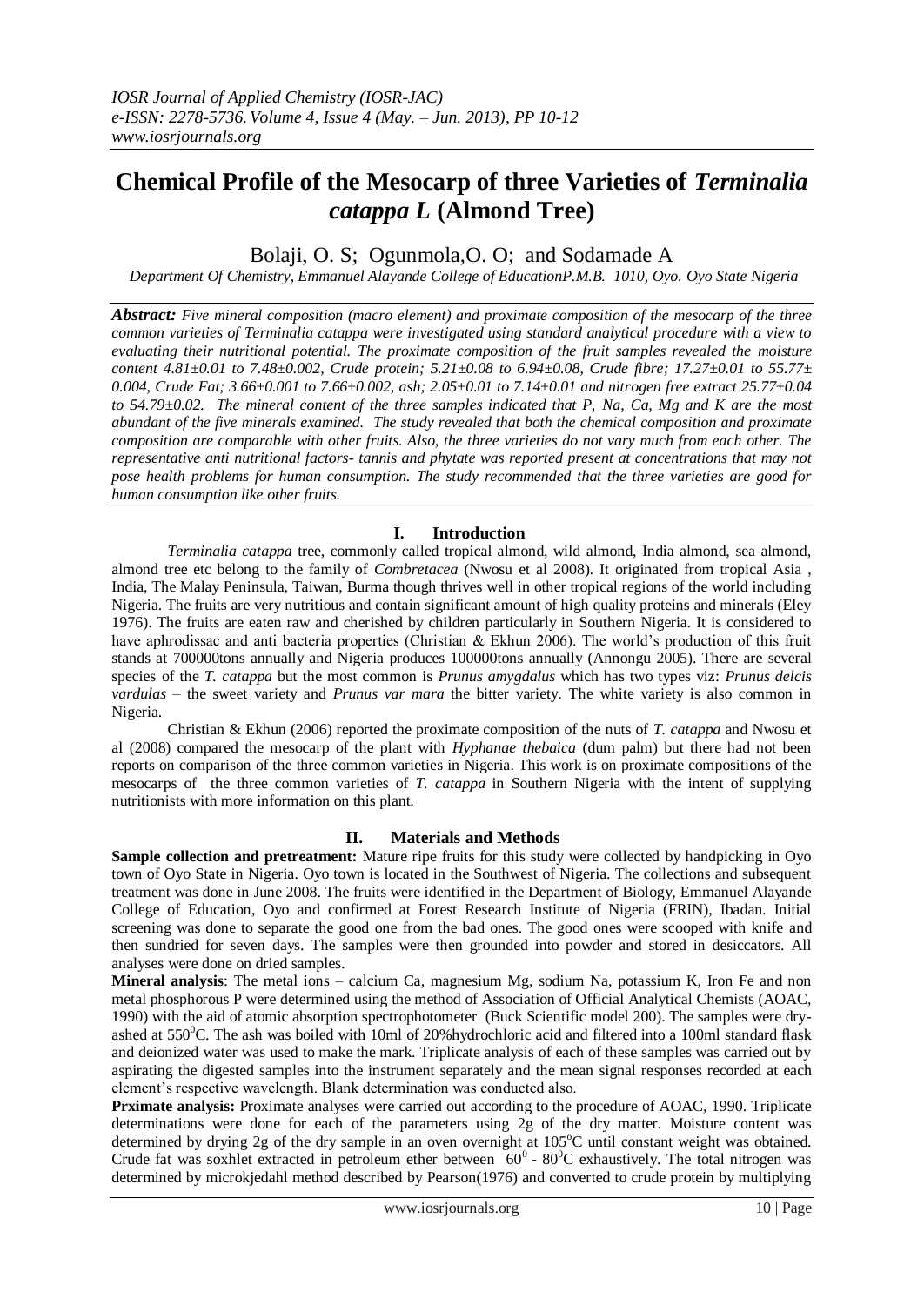by corrective factor 6.25. The total ash was obtained by incinerating 2g of the dry sample in a muffle furnace at  $550^0C$  until fully burnt to ash at constant weight. Carbohydrate was determined by difference (Pearson, 1976).

#### **Quantification of anti nutritional factors: tannins and phytate**

**a. Determination of tannins:** Tannins content was determined by method described by Price et al (1978). Calibration curve was prepared for catechin standard solutions using freshly prepared vanillin-hydrochloric acid reagent. Blank solution was also prepared and the absorbance taken at 500nm. Absorbance of blank was subtracted from that of the standard and the difference was used to plot the curve. 2g of the ground sample was then extracted with hydrochloric-methanol solution and reacted with vanillin-HCl reagent. The absorbance was taken and the difference with absorbance of blank solution was used to obtain the tannin in mg/g from the standard catechin curve.

**b.** Detemination of phytate : Phytate of the mesocarps of the three samples was determined by the method described by Nahm(1992)

## **III. Results and Discussion**

The result of the proximate composition is presented in Table I. It reveals considerable amount of fibre ranging from 17.27±0.01 to 55.77±0.004.fibre in food independently lowers blood pressure and reduces the risk of cardiovascular disease. The repoted value is good for human's body. The carbohydrate content is  $(25.77 \pm 0.04)$ to 54.79±0.02). The carbohydrate content is slightly lower in sample B but sample A and C can contribute meaningfully to the recommended daily allowance. The crude protein content ranges between 5.21±0.08 and 6.94±0.08. The protein contents of the three species are not significantly different at 95% confidence limit. Proteins however are needful diet consumption of human beings. It is essential for growth and cell replacement. WHO/FAO suggests a daily intake of 0.88g of protein per kg body weight for children in the age range of 1 – 10years. This study reveals that the mesocarp of almond fruits can be a good supplement for plant protein.

| Parameters    | Sample A         | Sample B          | $\cdots$<br>$\bullet$<br>Sample C |
|---------------|------------------|-------------------|-----------------------------------|
| Moisture      | $4.81 \pm 0.01$  | $6.50 \pm 0.01$   | $7.48 \pm 0.002$                  |
| Crude Protein | $6.94 \pm 0.08$  | $5.21 \pm 0.08$   | $5.66 \pm 0.08$                   |
| Fibre         | $41.03 \pm 0.16$ | $55.77 \pm 0.004$ | $17.27 \pm 0.01$                  |
| Fat           | $5.23 \pm 0.004$ | $3.66 \pm 0.001$  | $7.66 \pm 0.002$                  |
| Ash           | $2.05 \pm 0.01$  | $3.09 \pm 0.08$   | $7.14 \pm 0.01$                   |
| Carbohydrate  | $39.84 \pm 0.05$ | $25.77 \pm 0.04$  | $54.79 \pm 0.02$                  |

**Table I: Chemical Composition of the Mesocarps of the three Varieties of** *T. catappa***. g/100g**

±Mean standard deviation of triplicate determination

The fat content falls within the range of  $3.66\pm0.001$  and  $7.66\pm0.003$ . This value reveals that the mesocarp is low in fat compared with that of the nuts of the same plant reported by Christian and Ukhum (2006).

The ash content of  $2.05\pm0.01$  in the red species and  $7.14\pm0.01$  in the white species is low and suggests low content of inorganic minerals. The mesocarp contains moisture between  $4.81\pm0.01$  in the red species and 7.48±0.002 in the white species. The low level of moisture allows for longer storage because of reduced microbial activities (Hassan et al, 2007).

| $rrr - \sigma$ |          |          |          |  |  |
|----------------|----------|----------|----------|--|--|
| Minerals       | Sample A | Sample B | Sample C |  |  |
| Μg             | 101.3    | 110.7    | 95.2     |  |  |
|                | 59.1     | 71.6     | 80.3     |  |  |
|                | 81.9     | 65.8     | 90.5     |  |  |
| Na             | 111.6    | 109.2    | 121.6    |  |  |
| Fe             | 11.5     | 9.6      | 10.1     |  |  |
|                | 1387     | 1260     | 1586     |  |  |

**Table II: Mineral Composition of the three Varieties of** *T. catappa mg/100g*

Table II reveals that the mesocarps mineral composition consists of magnesium, potassium, calcium, sodium, iron and phosphorous in reasonable amounts. These nutritionally important components of this fruit are found to be comparable to values reported for some Nigerian agricultural fruits by Duke (1984) and Umoh (1995) in Oloyede (2005). The samples are also rich in dietary phosphorous. Phosphorous according to Christian and Ukhum (2006) makes up 22% of total body minerals.

The presence of anti-nutritional factors is reported in Table III. These are tannin and phytate. Tannin is toxic in bloodstream (Bello, 2006). Excessive consumption of tannin is both mutagenic and carcinogenic (Shamberger, 1998). Tannin value of 0.68Ta/100mg which is the highest in the three samples is very low to be